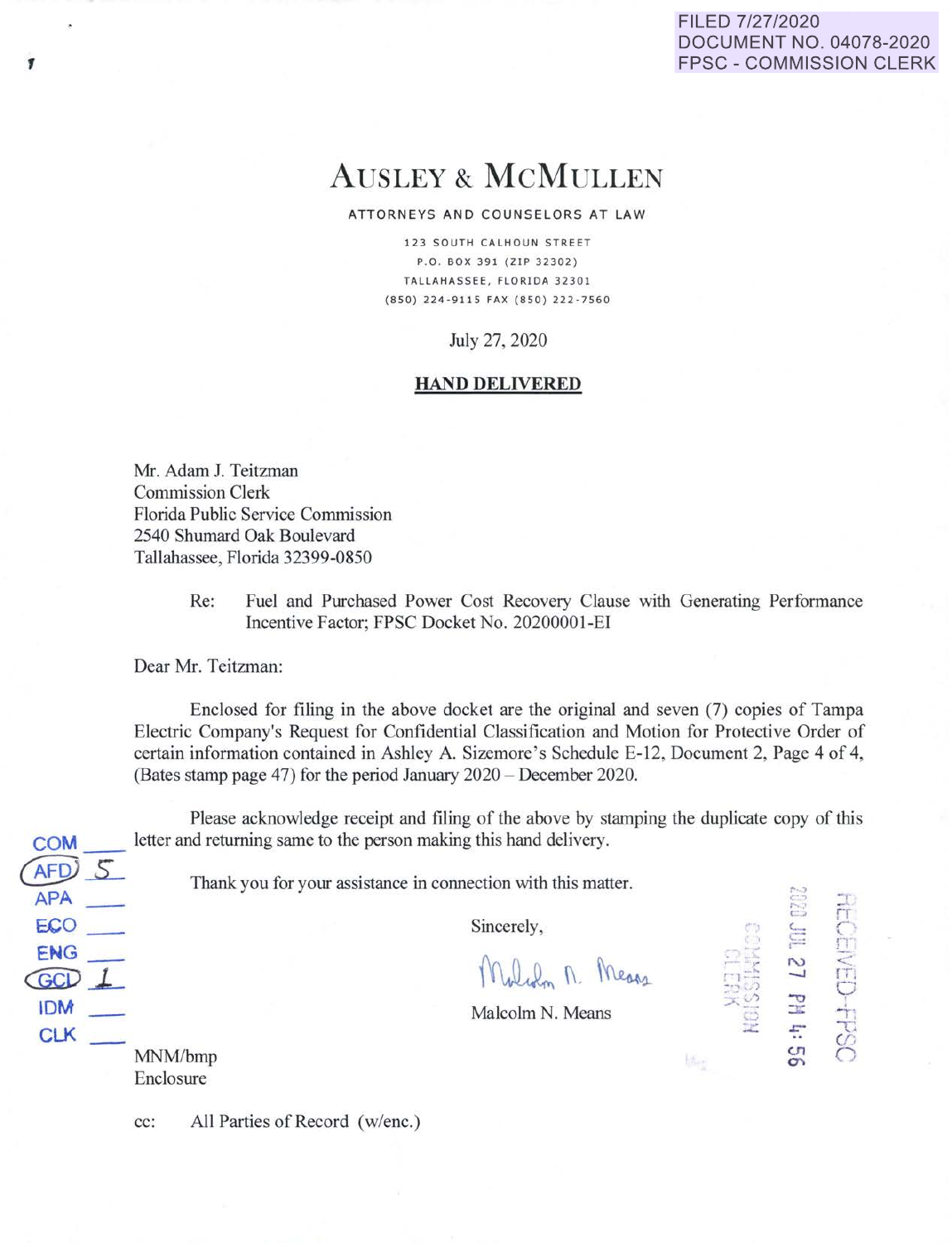### BEFORE THE FLORIDA PUBLIC SERVICE COMMISSION

) ) ) )

In re: Fuel and Purchased Power Cost Recovery Clause and Generating Performance Incentive Factor.  $\Box$ 

DOCKET NO. 20200001-EI

FILED: July 27, 2020

# **TAMPA ELECTRIC COMP ANY'S REQUEST FOR CONFIDENTIAL CLASSIFICATION AND MOTION FOR TEMPORARY PROTECTIVE ORDER**

Tampa Electric Company ("Tampa Electric" or "the company"), pursuant to Section 366.093, Florida Statutes, and Rule 25-22.006, Florida Administrative Code, hereby request confidential classification of the yellow highlighted information contained in the following described document(s) ("the Document(s)") stamped "CONFIDENTIAL" and all information that is or may be printed on yellow paper stock stamped "CONFIDENTIAL" within the Document(s), all of said confidential information being hereinafter referred to as "Confidential Information."

#### **Description of the Document(s)**

Schedule E12, Document 2 to the Direct Testimony of Ashley A. Sizemore (Bates Stamp page 47), a single copy of which is being simultaneously filed with the Commission on <sup>a</sup> confidential basis under a separate transmittal letter. Bates Stamp page 47 contains certain information ("Confidential Information") highlighted in yellow. In support of this request, the company states:

1. Subsection 366.093(1), Florida Statutes, provides that any records "found by the Commission to be propriety confidential business information shall be kept confidential and shall be exempt from s. 119.07(1), Florida Statutes [requiring disclosure under the Public Records

,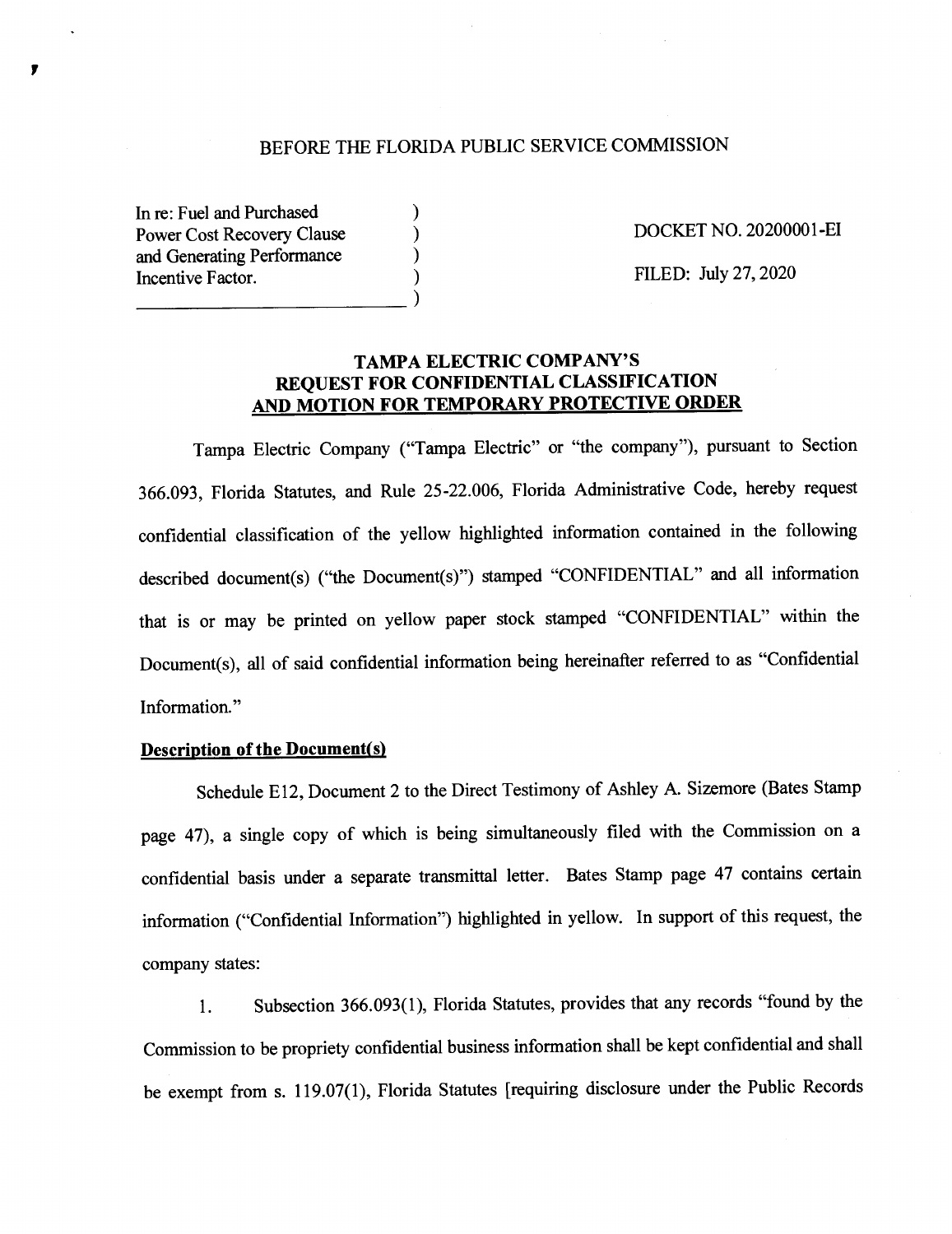Act]." Proprietary confidential business information includes, but is not limited to "[i]nformation concerning ... contractual data, the disclosure of which would impair the efforts of the public utility or its affiliates to contract for goods or services on favorable terms." Subsection 366.093(3)(d), Florida Statutes. Proprietary confidential business information also includes "[i]information relating to competitive interests, the disclosure of which would impair the competitive business of the provider of the information." Section 366.093(3)(e), Florida Statutes. The Confidential Information that is the subject of this request and motion falls within the statutory categories and, thus, constitutes propriety confidential business information entitled to protection under Section 366.093, Florida Statutes, and Rule 25-22.006, Florida Administrative Code.

2. Attached hereto as Exhibit "A" is a justification for confidential treatment of the Confidential Information contained in the Document(s).

3. Attached hereto as Exhibit "B'' is a notification that public versions of the abovedescribed document is being filed this date with the Commission electronically.

4. The Confidential Information contained in the above-described document(s) is intended to be and is treated by Tampa Electric as private and has not been publicly disclosed.

5. For the same reasons set forth herein in support of its request for confidential classification, Tampa Electric also moves the Commission for entry of a temporary protective order pursuant to Rule 25-22.006(6)(c), Florida Administrative Code, protecting the Confidential Information from public disclosure.

2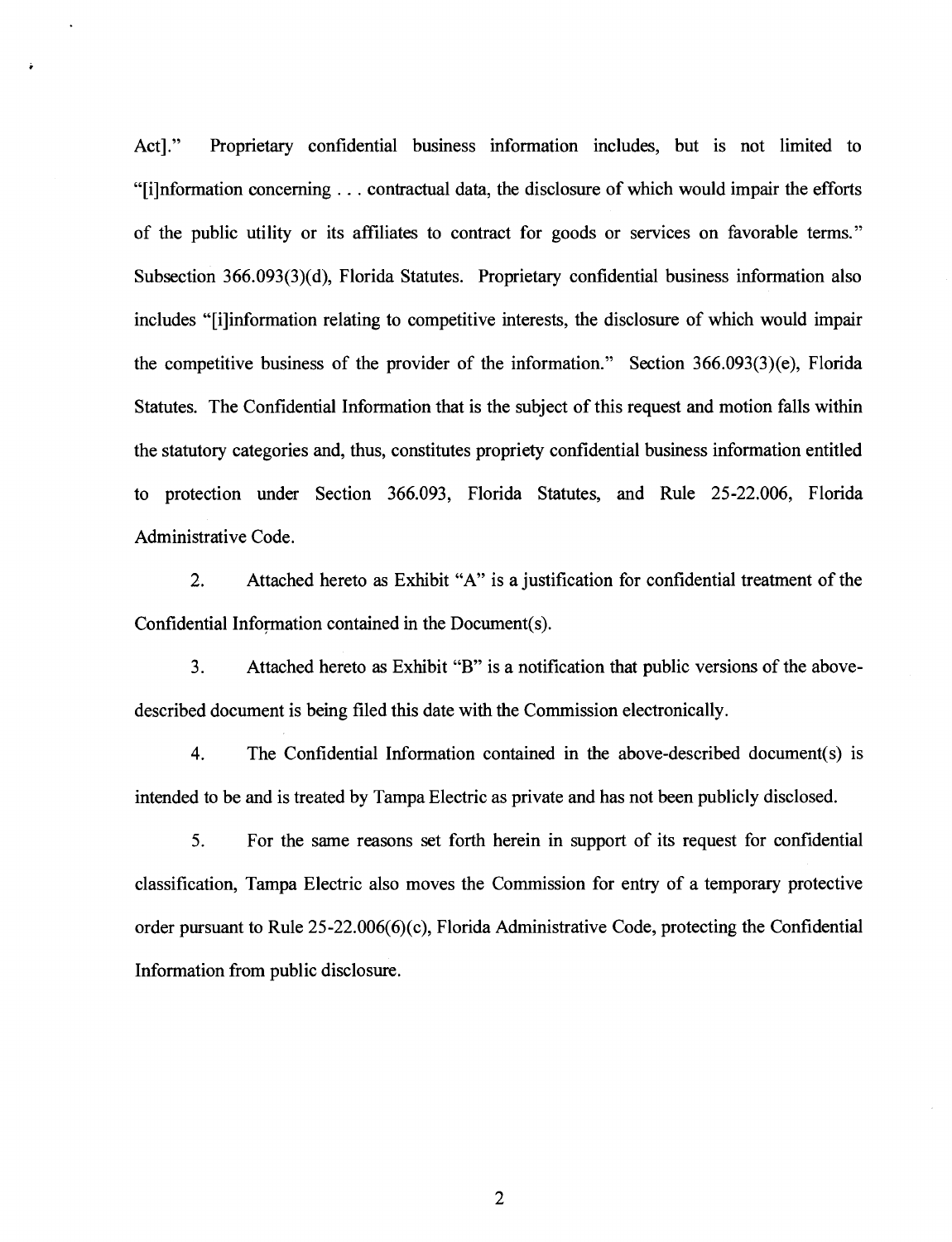## **Requested Duration of Confidential Classification**

6. Tampa Electric requests that the Confidential Information be treated by the Commission as confidential proprietary business information for at least the 18 month period prescribed in Rule 25-22.006(9)(a), Florida Administrative Code. If, and to the extent that the company is in need of confidential classification of the Confidential Information beyond the 18 month period set forth in the Commission rule, the justification and grounds for such extended confidential treatment are set forth in Exhibit "C" to this request and motion.

WHEREFORE, Tampa Electric Company respectfully requests that the Confidential Information that is the subject of this request and motion be accorded confidential classification for the reasons set forth herein and for a minimum period of 18 months, subject to any request for a longer period of confidential classification as may be set forth in Exhibit "C" to this request and motion. The company further moves for the entry of a temporary protective order pursuant to Rule 25-22.006(6)(c), Florida Administrative Code, protecting the Confidential Information from public disclosure.

DATED this 27th day of July 2020.

Respectfully submitted,

Malcolm M. Means

JAMES D. BEASLEY j beasley@ausley.com **J. JEFFRY WAHLEN** jwahlen@ausley.com MALCOLM N. MEANS mmeans@ausley.com Ausley McMullen Post Office Box 391 Tallahassee, Florida 32302 (850) 224-9115

ATTORNEYS FOR TAMPA ELECTRIC COMPANY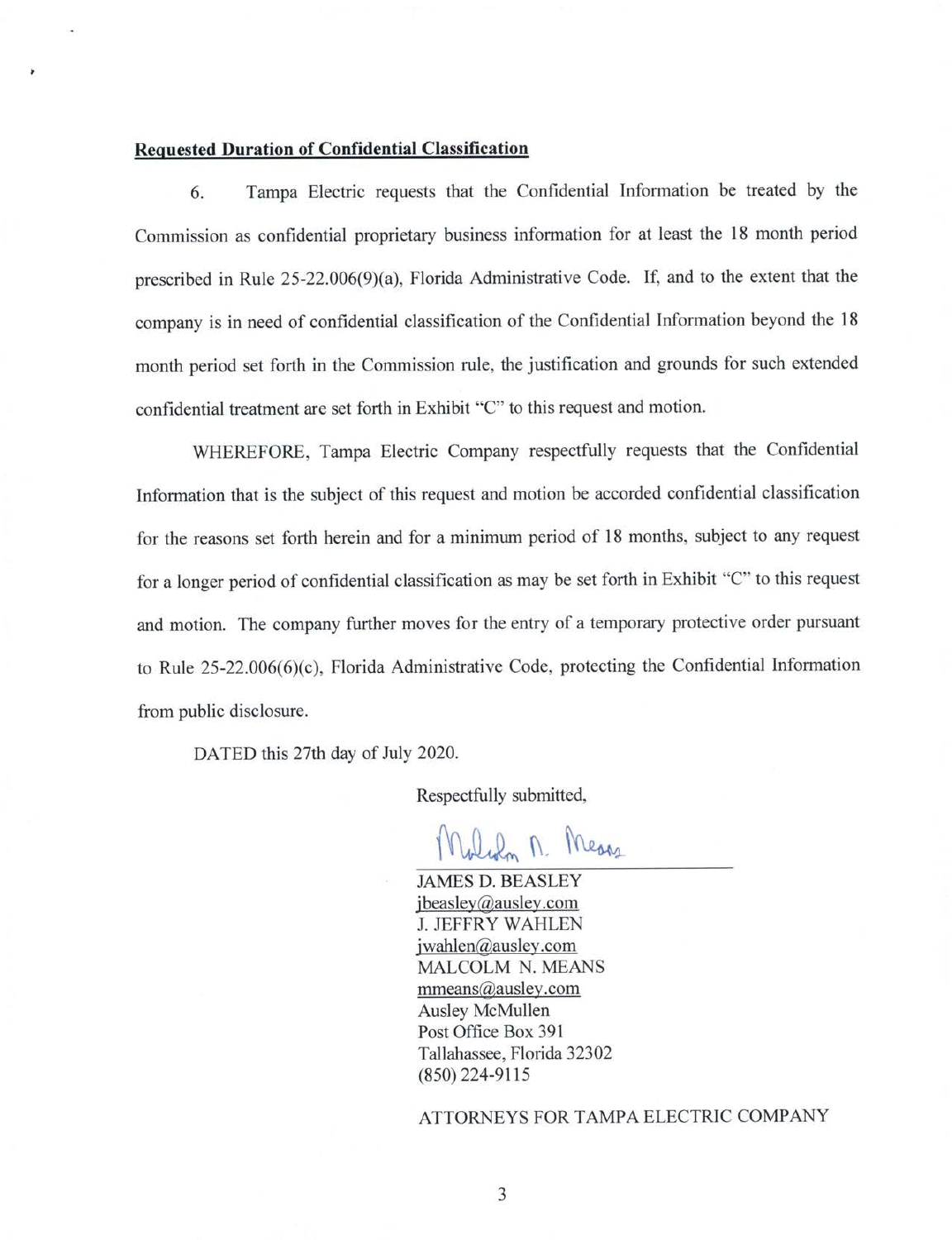#### **CERTIFICATE OF SERVICE**

I HEREBY CERTIFY that a true and correct copy of the foregoing Request for Confidential Classification and Motion for Temporary Protective Order, filed on behalf of Tampa Electric Company, has been served by electronic mail on this 27th day of July 2020, to the following:

Ms. Suzanne Brownless Office of the General Counsel Florida Public Service Commission 2540 Shumard Oak Boulevard Tallahassee, FL 32399-0850 sbrownle@psc.state.fl.us

*I* 

Ms. Patricia A. Christensen Mr. J. R. Kelly Thomas A. (Tad) David Mireille Fall-Fry Stephanie A. Morse Charles J. Rehwinkel Office of Public Counsel 111 West Madison Street - Room 812 Tallahassee, FL 32399-1400 christensen.patty@leg.state.fl.us kelly.jr@leg.state.fl.us david. tad@leg.state.fl.us fall-fry.mireille@leg,state,fl.us morse. stephanie@leg.state.fl.us rehwinkel. charles@leg. state.fl. us

Ms. Dianne M. Triplett Duke Energy Florida 299 First Avenue North St. Petersburg, FL 33701 Dianne.triplett@duke-energy.com FLRegulatoryLegal@duke-energy.com

Mr. Matthew R. Bernier Senior Counsel Duke Energy Florida 106 East College Avenue, Suite 800 Tallahassee, FL 32301-7740 Matthew.bemier@duke-energy.com Ms. Beth Keating Gunster, Yoakley & Stewart, P.A. 215 S. Monroe St., Suite 601 Tallahassee, FL 32301 bkeating@gunster.com

Maria Moncada David M. Lee Florida Power & Light Company 700 Universe Boulevard Juno Beach, FL 33408-0420 maria.moncada@fpl.com david.lee@fpl.com

Mr. Kenneth Hoffman Vice President, Regulatory Relations Florida Power & Light Company 215 South Monroe Street, Suite 810 Tallahassee, FL 32301-1859 ken.hoffman@fpl.com

Mr. Mike Cassel Regulatory and Governmental Affairs Florida Public Utilities Company Florida Division of Chesapeake Utilities Corp. 1750 SW 14th Street, Suite 200 Fernandina Beach, FL 32034 mcassel@fpuc.com

Mr. Russell A. Badders Vice President & Associate General Counsel Gulf Power Company One Energy Place Pensacola FL 32520 russell. badders@nexteranergy.com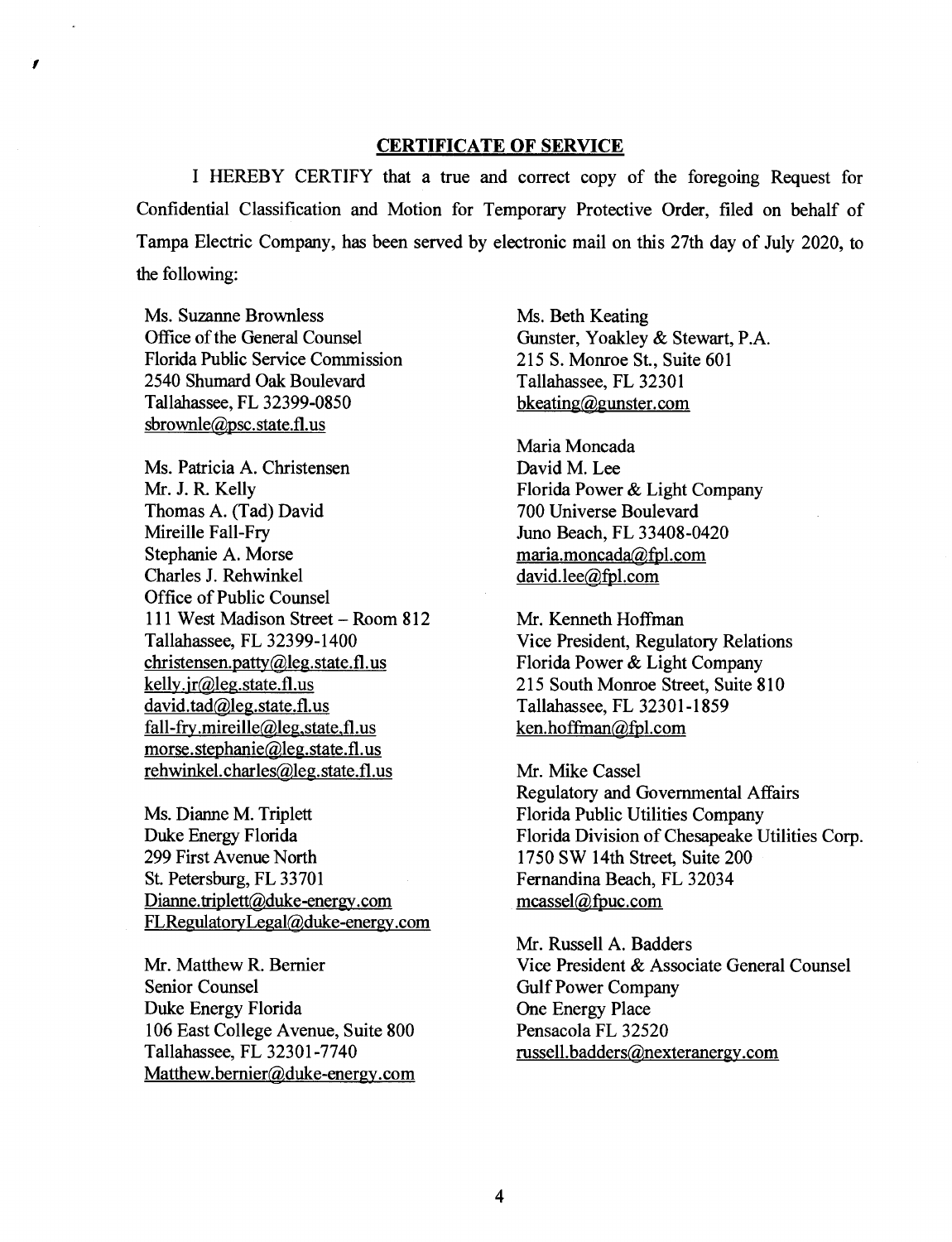Mr. Jon C Moyle, Jr. Moyle Law Firm 118 North Gadsden Street Tallahassee, FL 32301 jmoyle@moylelaw.com

Mr. Robert Scheffel Wright Mr. John T. La Via, Ill Gardner, Bist, Wiener, Wadsworth, Bowden, Bush, Dee, La Via & Wright, P.A. 1300 Thomaswood Drive Tallahassee, FL 32308 Schef@gbwlegal.com Jlavia@gbwlegal.com

Mr. Steven R. Griffin Beggs & Lane P.O. Box 12950 Pensacola FL 32591 srg@beggslane.com

Mr. James W. Brew Ms. Laura W. Baker Stone Mattheis Xenopoulos & Brew, PC 1025 Thomas Jefferson Street, NW Eighth Floor, West Tower Washington, D.C. 20007-5201 jbrew@smxblaw.com lwb@smxblaw.com

Malch n. Means

**ATTORNEY**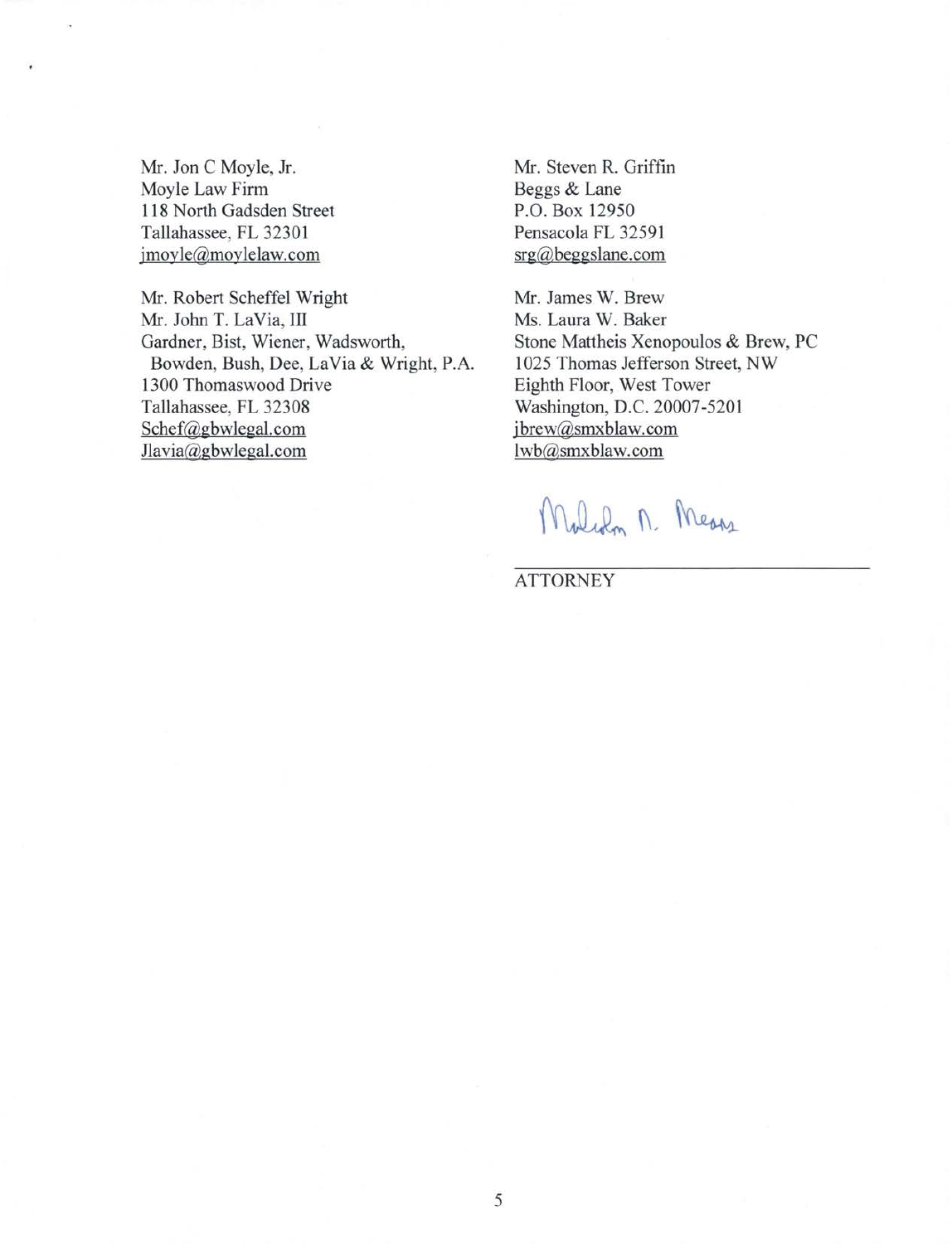# **JUSTIFICATION FOR CONFIDENTIAL TREATMENT OF HIGHLIGHTED PORTIONS OF TAMPA ELECTRIC'S WITNESS ASHLEY A. SIZEMORE'S TESTIMONY (FILED JULY 27, 2020)**

| Page Nos.                             | Line Nos.             | <b>Detailed Description</b> | Rationale |
|---------------------------------------|-----------------------|-----------------------------|-----------|
| Schedule E12<br>(Bates stamp page 47) | All highlighted lines | All highlighted information | (1)       |

( 1) The Confidential Information shows estimated purchase amounts pursuant to confidential contracts negotiated by and between Tampa Electric Company and certain energy providers. As such, the information in question is information concerning bids or other contractual data the disclosure of which would impair the efforts of Tampa Electric to contract for goods and services on favorable terms. It is also information relating to competitive interests the disclosure of which would impair the competitive business of Tampa Electric. The Confidential Information falls within the above statutory categories and, thus, constitutes proprietary confidential business information entitled to protection under Section 366.093 and Rule 25-22.006.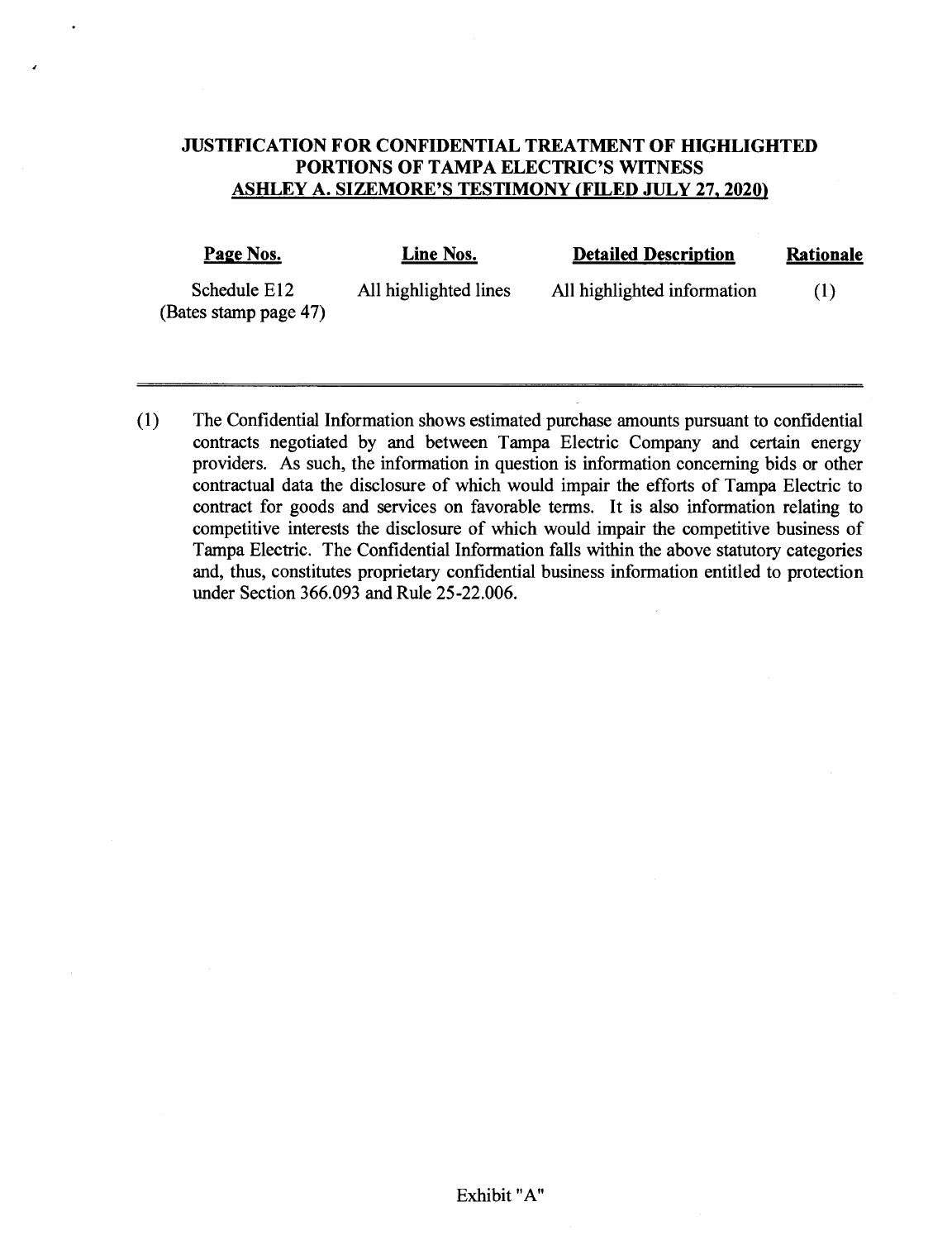# **PUBLIC VERSION(S) OF THE DOCUMENT(S)**

Attached hereto (unless previously filed as may be noted below) are two public versions of the Document(s) with the Confidential Information redacted.

Public Version(s) of the Document(s) attached

 $\mathcal{L}^{\text{max}}$ 

 $\bullet$ 

 $\bar{L}$ 

 $\vec{x}$ 

Public Version(s) of the Document(s) in question are being separately filed this date electronically  $X$